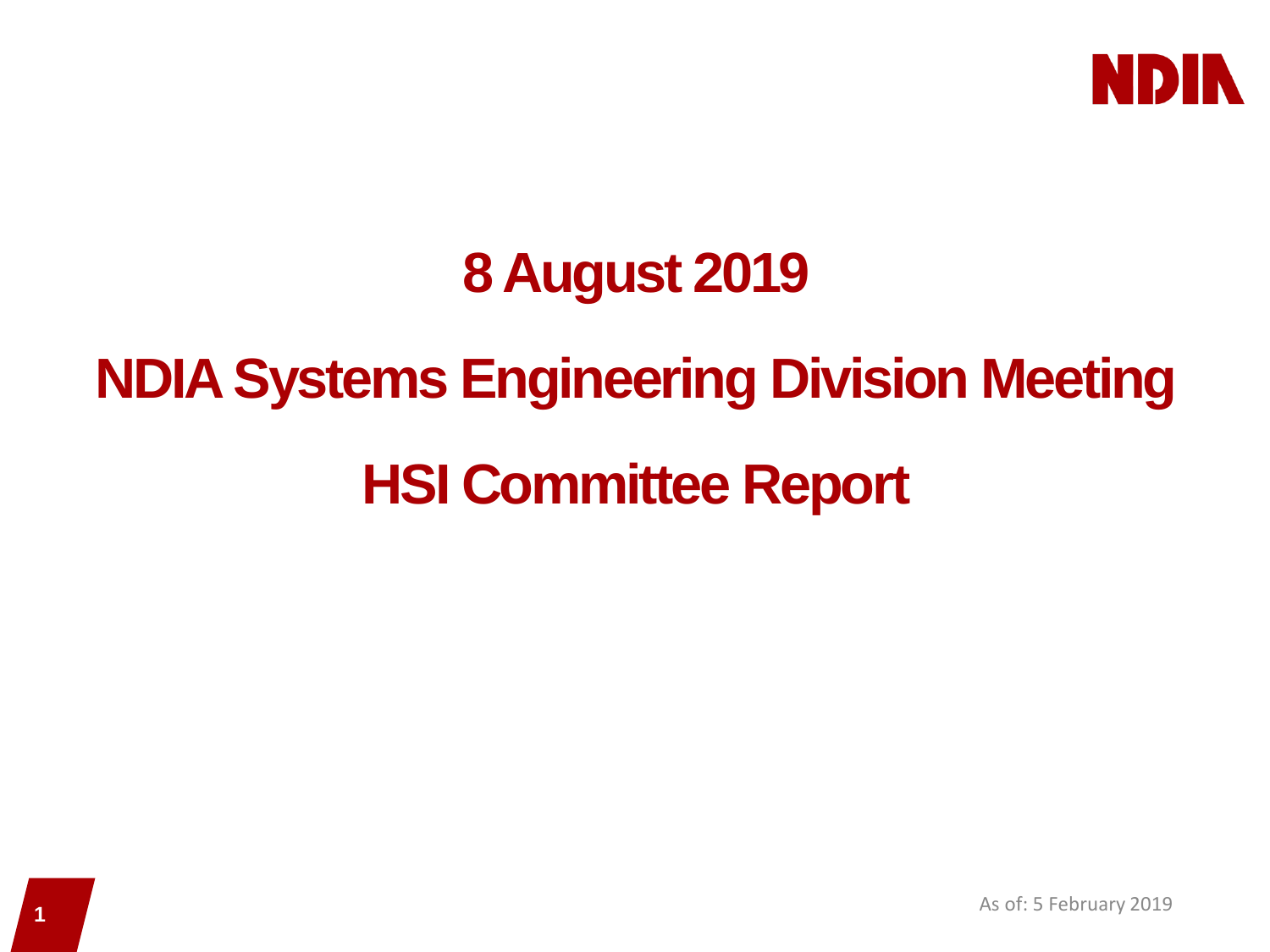## **HSI Status Update**



| 2019 Tasks                                                                                 | <b>Status</b> | Accomplishments (deliverables, etc.)                                                                                                        |
|--------------------------------------------------------------------------------------------|---------------|---------------------------------------------------------------------------------------------------------------------------------------------|
| Rebuild HSI committee                                                                      | In progress   | • Rebuilt HSI committee with new Boeing and<br>SAF-AQ representatives                                                                       |
| Re-establish OSD POCs                                                                      | In progress   | • Established communications with the OSD-<br>led Joint HSI Working Group to identify<br>initiatives NDIA SE HSI committee could<br>support |
| Support annual conference<br>planning                                                      | Completed     | • Finalized HSI track selection and prioritization<br>for the annual SE meeting                                                             |
| Collaborate with other NDIA<br><b>HSI</b> efforts                                          | In progress   | • Coordinated with NDIA HQ to identify other<br>divisions with HSI themes/tracks                                                            |
| <b>Identify Joint HSI Working</b><br><b>Group Capability Gap</b><br>initiatives to support | Not started   | • Established POCs, but working to coordinate a<br>future meeting                                                                           |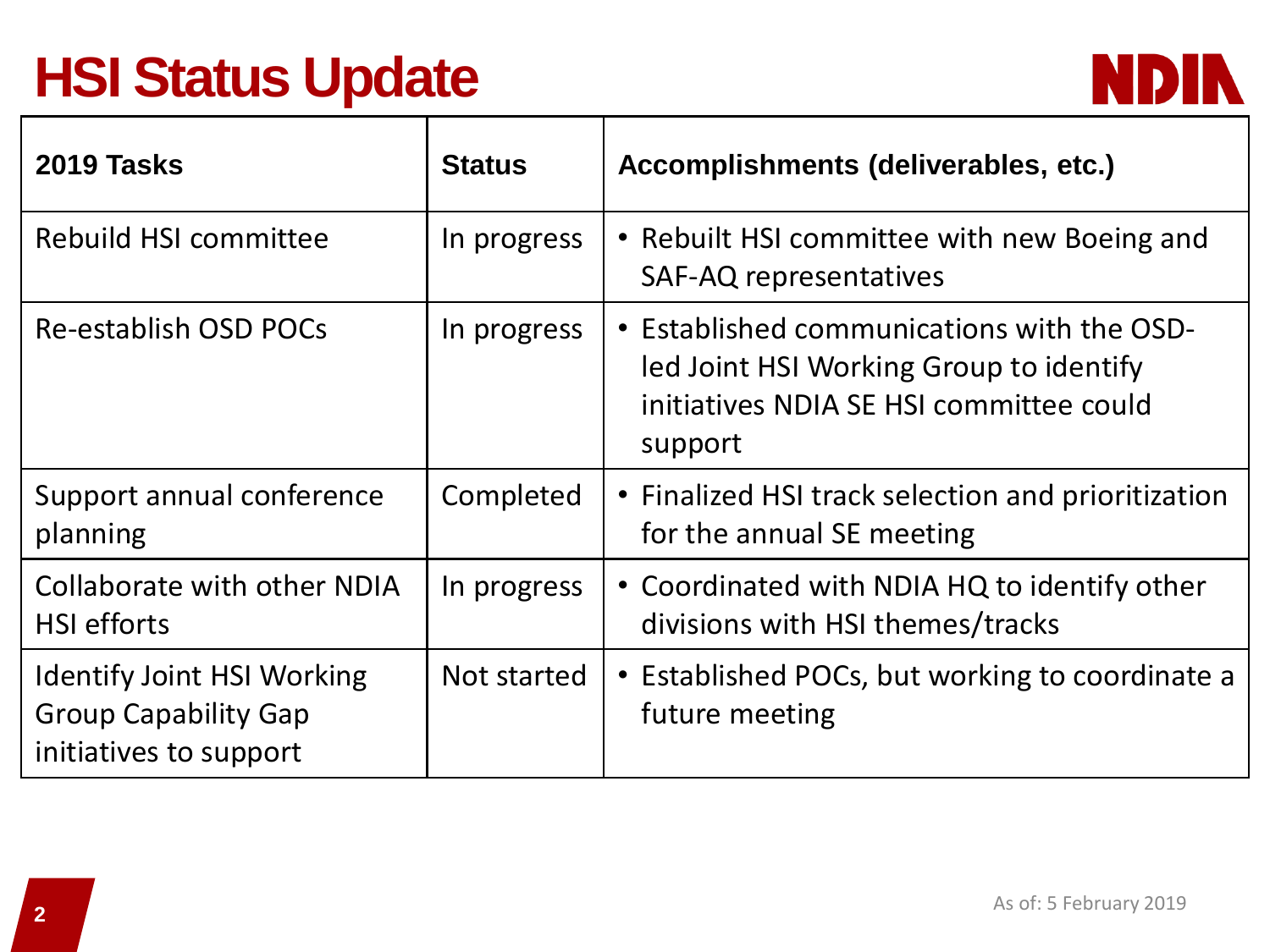# **HSI Committee Meeting Information**



- **Date:**
- **Time:**
- **Location:**
- **Call-in Number:**
- **Web Link:**
- **Meeting Agenda:**